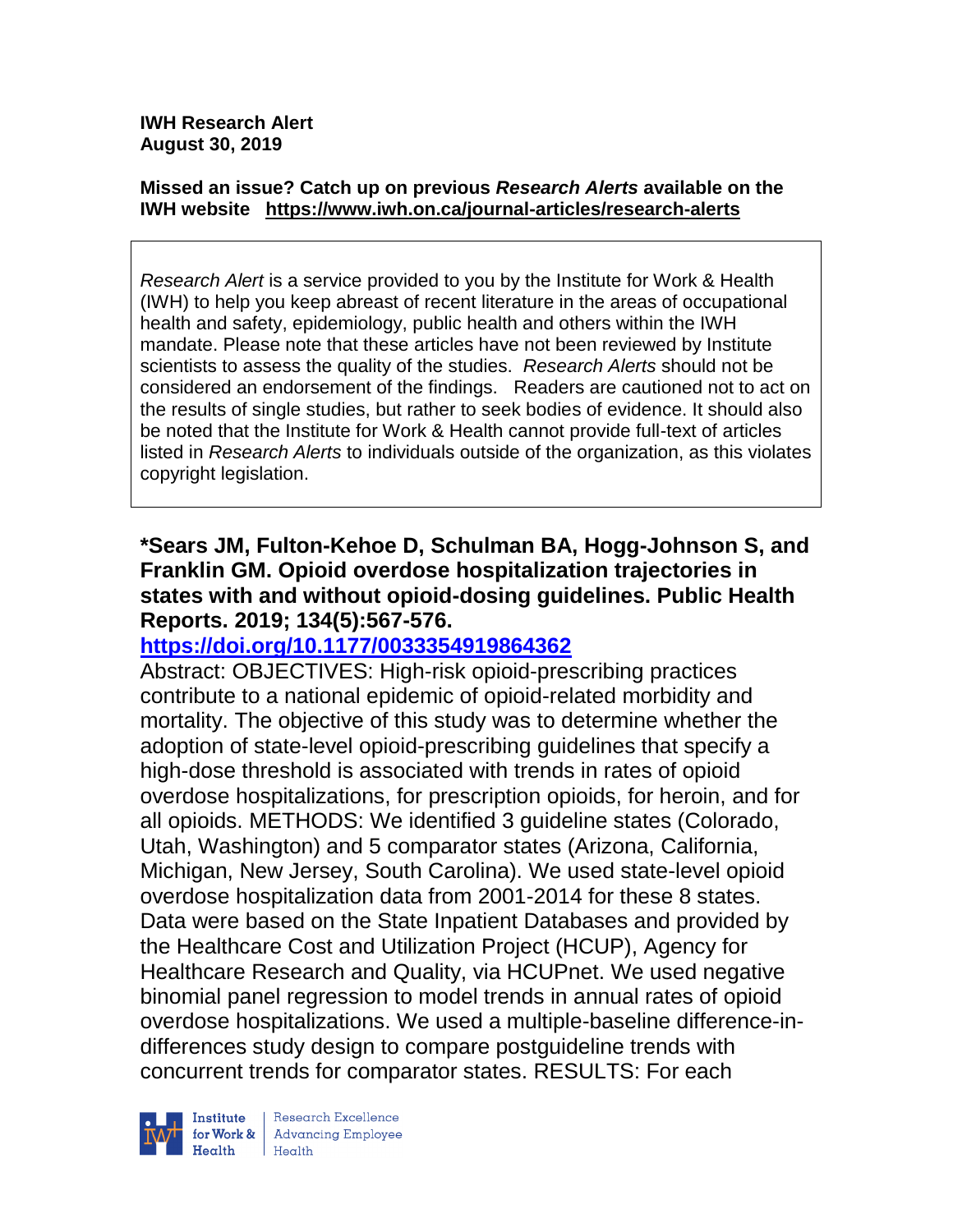guideline state, postguideline trends in rates of prescription opioid and all opioid overdose hospitalizations decreased compared with trends in the comparator states. The mean annual relative percentage decrease ranged from 3.2%-7.5% for trends in rates of prescription opioid overdose hospitalizations and from 5.4%-8.5% for trends in rates of all opioid overdose hospitalizations.

CONCLUSIONS: These findings provide preliminary evidence that opioid-dosing guidelines may be an effective strategy for combating this public health crisis. Further research is needed to identify the individual effects of opioid-related interventions that occurred during the study period

**Ahn CR, Lee S, Sun C, Jebelli H, Yang K, and Choi B. Wearable sensing technology applications in construction safety and health. Journal of Construction Engineering and Management. 2019; 145(11):03119007.**

**[https://doi.org/10.1061/\(ASCE\)CO.1943-7862.0001708](https://doi.org/10.1061/(ASCE)CO.1943-7862.0001708)** 

**Benuto LT, Singer J, Gonzalez F, Newlands R, and Hooft S. Supporting those who provide support: work-related resources and secondary traumatic stress among victim advocates. Safety and Health at Work. 2019; 10(3):336-340.** 

**<https://doi.org/10.1016/j.shaw.2019.04.001> [open access]** Abstract: Background/Aims Victim advocates are at risk of developing secondary traumatic stress (STS), which can result from witnessing or listening to accounts of traumatic events. This study investigated the relationship between victim status, years of experience, hours of direct contact with victims, and availability of workplace supports in the development of STS. Results Of the 142 victim advocates, 134 were women. Regression analyses revealed that the only significant predictor of STS was the number of direct hours of victim services provided. Conclusion The findings from this study found that women have high rates of STS and that more workplace support needs to be implemented

**Brauner C, Wohrmann AM, Frank K, and Michel A. Health and work-life balance across types of work schedules: a latent class analysis. Applied Ergonomics. 2019; 81:102906. <https://doi.org/10.1016/j.apergo.2019.102906> [open access]**

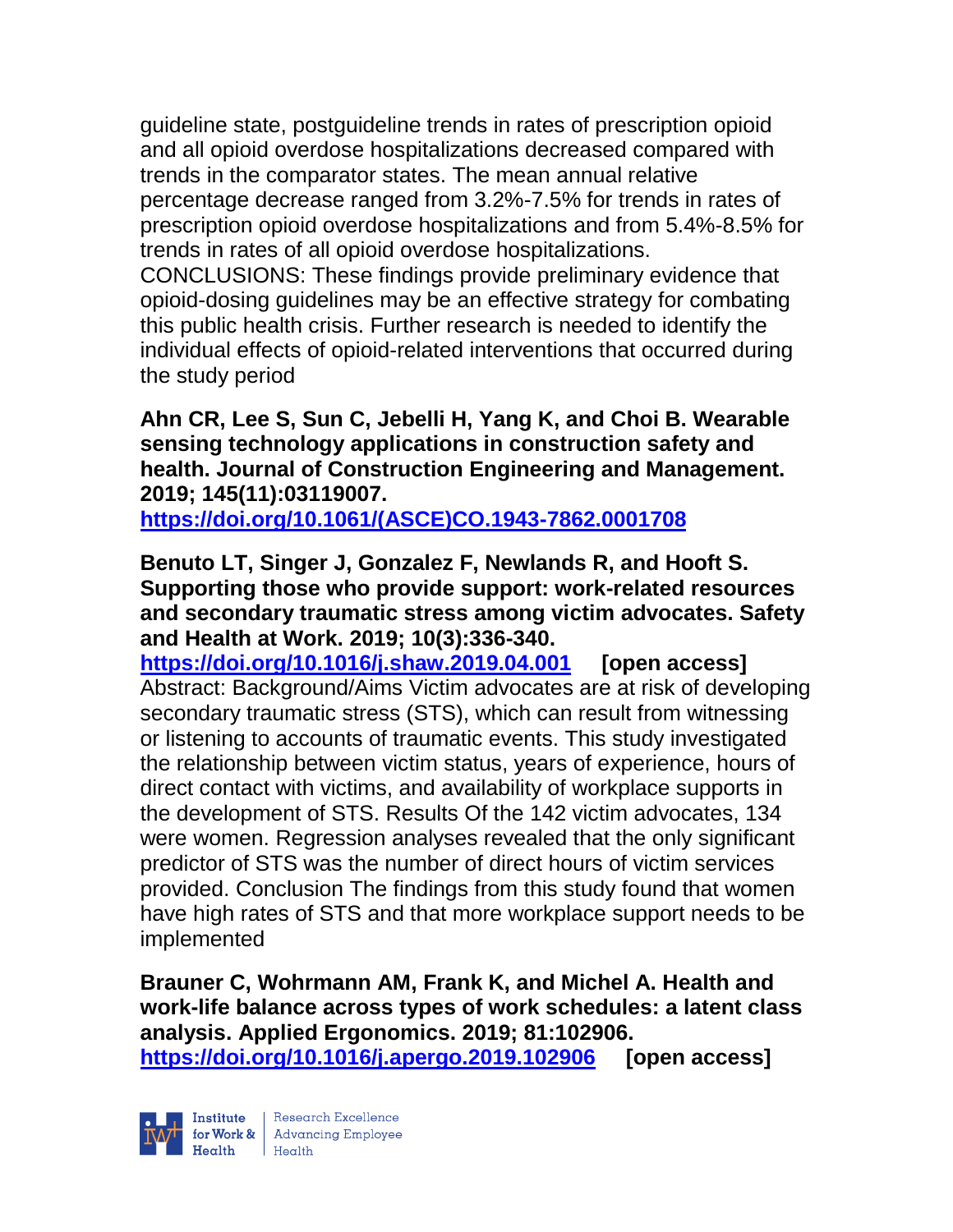Abstract: This study explores how different aspects of working time demands (e.g., shift work) and working time control (e.g., beginning/end of workday) can be clustered into distinct types of work schedules and how they relate to health and work-life balance. Data from 13,540 full-time employees interviewed in the 2015 BAuA-Working Time Survey was used. By means of latent class analysis, we extracted six types of work schedules. Subjective health was highest in the flexible extended and flexible standard schedules, both featuring high working time control. Work-life balance was highest in the flexible standard and rigid standard schedules and lowest in schedules with high working time demands, namely the extended shift, rigid all-week, and rigid extended schedules. Employees with high working time demands and low control represent risk groups prone to impairments of well-being. Overall, this study offers an intuitive taxonomy for the design of sustainable work schedules

#### **Chen WH. Health and transitions into nonemployment and early retirement among older workers in Canada. Economics and Human Biology. 2019; 35:193-206.**

## **<https://doi.org/10.1016/j.ehb.2019.06.001>**

Abstract: Extending working lives is considered a viable solution to fiscal and macroeconomic challenges related to population ageing. Opportunities for sustained employment, however, are not experienced equally among older population, particularly among those with a health problem. This study aims to examine the longerterm effect of health on employment trajectories in later part of working life using a unique survey-administrative linked dataset for Canada. Specifically, we apply competing-risks models to analyze whether different aspects of health conditions at baseline predict subsequent exit routes, including nonemployment and early retirement. The nonparametric findings of the paper show that only about 33% of workers aged 50-62 with a health problem at baseline remained employed at age 64, compared to 55% of healthy workers. Exiting into nonemployment seemed more common among leavers with activity limitations, while early retirement was more likely among healthy leavers. These results are robust even when individuals' preferences for work and financial factors were controlled for. Moreover, we identify differential impacts of specific chronic diseases on early work exit. Not all symptoms affect employment transitions to

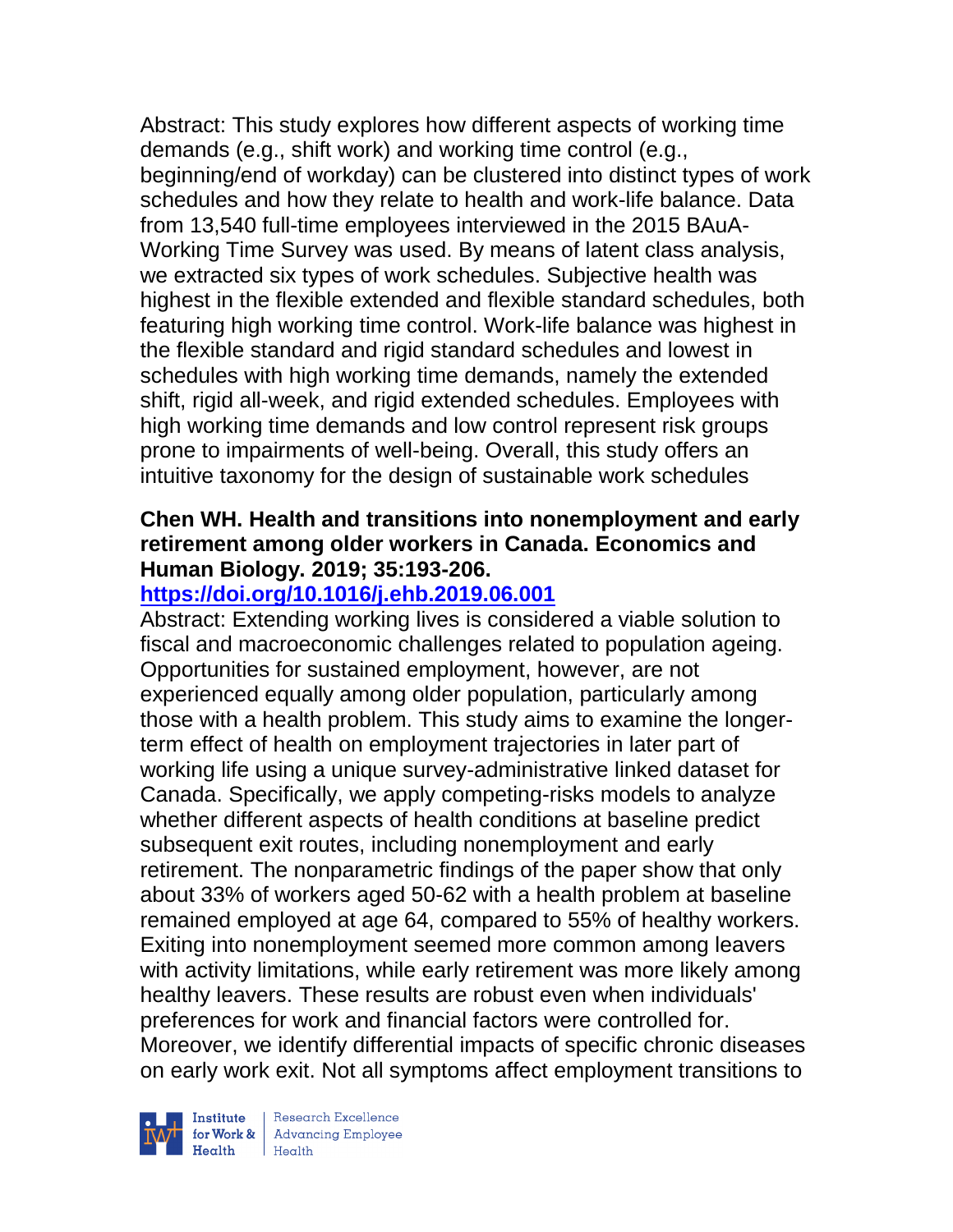a similar extent. Older workers who reported the comorbidity of mental and musculoskeletal disorders faced an increased risk of nonemployment, while the presence of diabetes and cardiovascular problems at baseline were more predictive of early retirement

#### **Delaney H, Devane D, Hunter A, Hennessy M, Parker A, Murphy L, et al. Limited evidence exists on the effectiveness of education and training interventions on trial recruitment; a systematic review. Journal of Clinical Epidemiology. 2019; 113:75-82.**

# **<https://doi.org/10.1016/j.jclinepi.2019.05.013>**

Abstract: OBJECTIVE: The objective of this study was to examine the effectiveness of education and training interventions on recruitment to randomized and non-randomized trials. STUDY DESIGN AND SETTING: A systematic review of the effectiveness of education and training interventions for recruiters to trials. The review included randomized and non-randomized controlled trials of any type of education and training intervention for recruiters to trials, within any health care field. The primary outcome was recruitment rates, and secondary outcomes were quality of informed consent, recruiter selfconfidence, understanding/knowledge of trial information, numbers of potential trial participants approached, satisfaction with training, and retention rates. RESULTS: Of the 19 records reviewed at full-text level, six met the inclusion criteria for our review. Owing to heterogeneity of outcomes and methods between the included studies, meta-analysis was not possible for the primary outcome. Of the three studies that reported recruitment rates, one favored the education and training intervention for increased recruitment; the remaining two found no differences between the groups. Of the reported secondary outcomes, quality of informed consent was improved, but no differences between groups in understanding/knowledge of trial information were found. CONCLUSION: There is limited evidence of effectiveness on the impact of education and training interventions on trial recruitment. Further work on developing a substantial evidence base around the effectiveness of education and training interventions for recruiters to trials is required

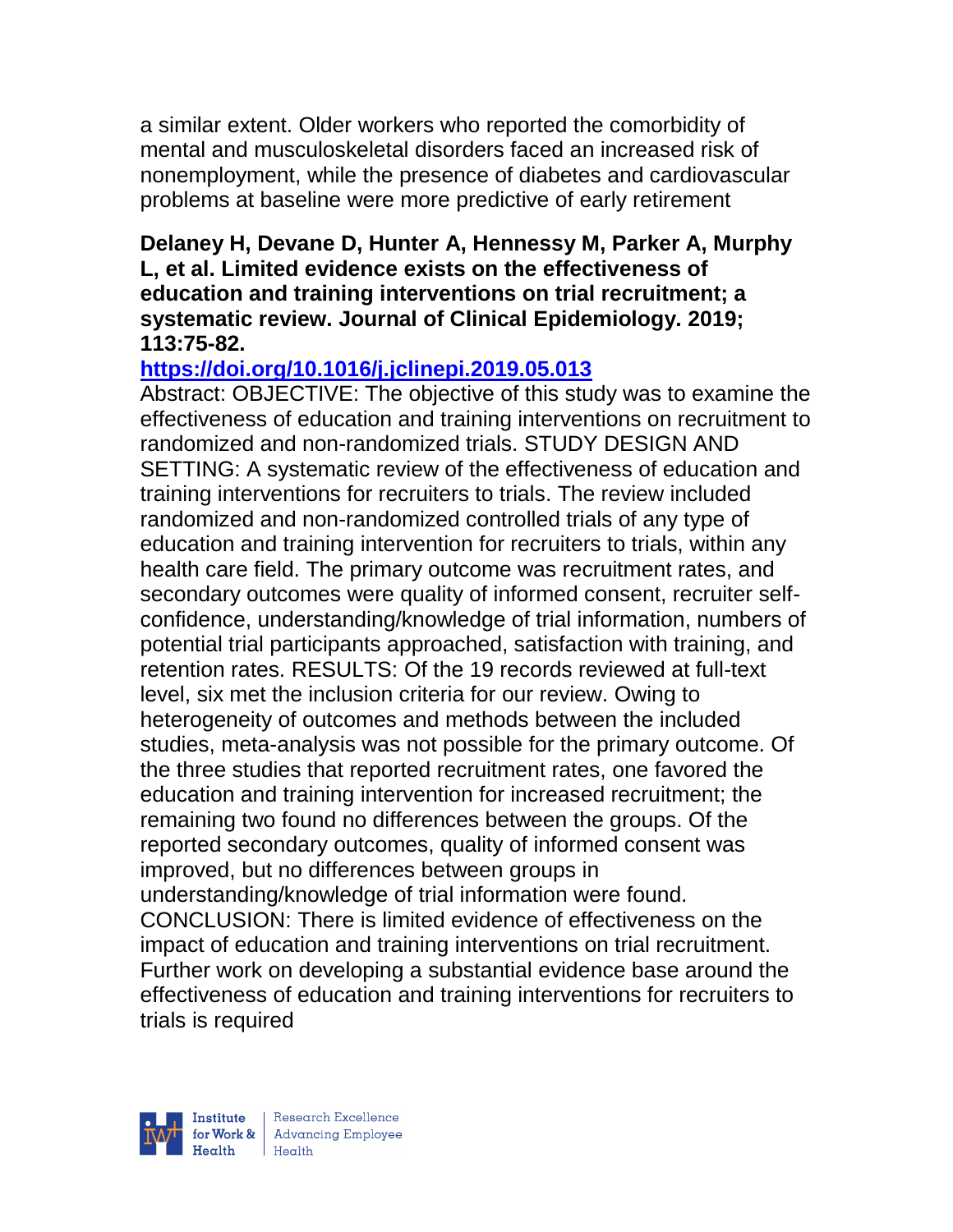#### **Hansen BB, Kirkeskov L, Begtrup LM, Boesen M, Bliddal H, Christensen R, et al. Early occupational intervention for people with low back pain in physically demanding jobs: a randomized clinical trial. PLoS Medicine. 2019; 16(8):e1002898.**

**<https://doi.org/10.1371/journal.pmed.1002898> [open access]** Abstract: BACKGROUND: Occupational medicine seeks to reduce sick leave; however, evidence for an add-on effect to usual care is sparse. The objective of the GOBACK trial was to test whether people with low back pain (LBP) in physically demanding jobs and at risk of sick leave gain additional benefit from a 3-month complex intervention that involves occupational medicine consultations, a work-related evaluation and workplace intervention plan, an optional workplace visit, and a physical activity program, over a single hospital consultation and an MRI. METHODS AND FINDINGS: We enrolled people from the capital region of Denmark to an open-label, parallelgroup randomized controlled trial with a superiority design from March 2014 through December 2015. In a hospital setting 305 participants (99 women) with LBP and in physically demanding jobs were randomized to occupational intervention ( $n = 153$ ) or no additional intervention (control group;  $n = 152$ ) added to a single hospital consultation giving a thorough explanation of the pain (i.e., clinical examination and MRI) and instructions to stay active and continue working. Primary outcome was accumulated sick leave days due to LBP during 6 months. Secondary outcomes were changes in neuropathic pain (painDETECT questionnaire [PDQ]), pain 0-10 numerical rating scale (NRS), Fear-Avoidance Beliefs Questionnaire (FABQ), Roland-Morris Disability Questionnaire (RMDQ), Short Form Health Survey (SF-36) for physical and mental health-related quality of life (HRQoL), and self-assessed ability to continue working (range 0-10). An intention-to-treat analysis of sick leave at 6 months showed no significant difference between groups (mean difference in days suggestively in favor of no additional intervention: 3.50 [95% CI -5.08 to 12.07],  $P = 0.42$ ). Both groups showed significant improvements in average pain score (NRS), disability (RMDQ), fear-avoidance beliefs about physical activities and work (FABQ), and physical HRQoL (SF-36 physical component summary); there were no significant differences between the groups in any secondary outcome. There was no statistically significant improvement in neuropathic pain (PDQ score), mental HRQoL (SF-36 mental component summary), and

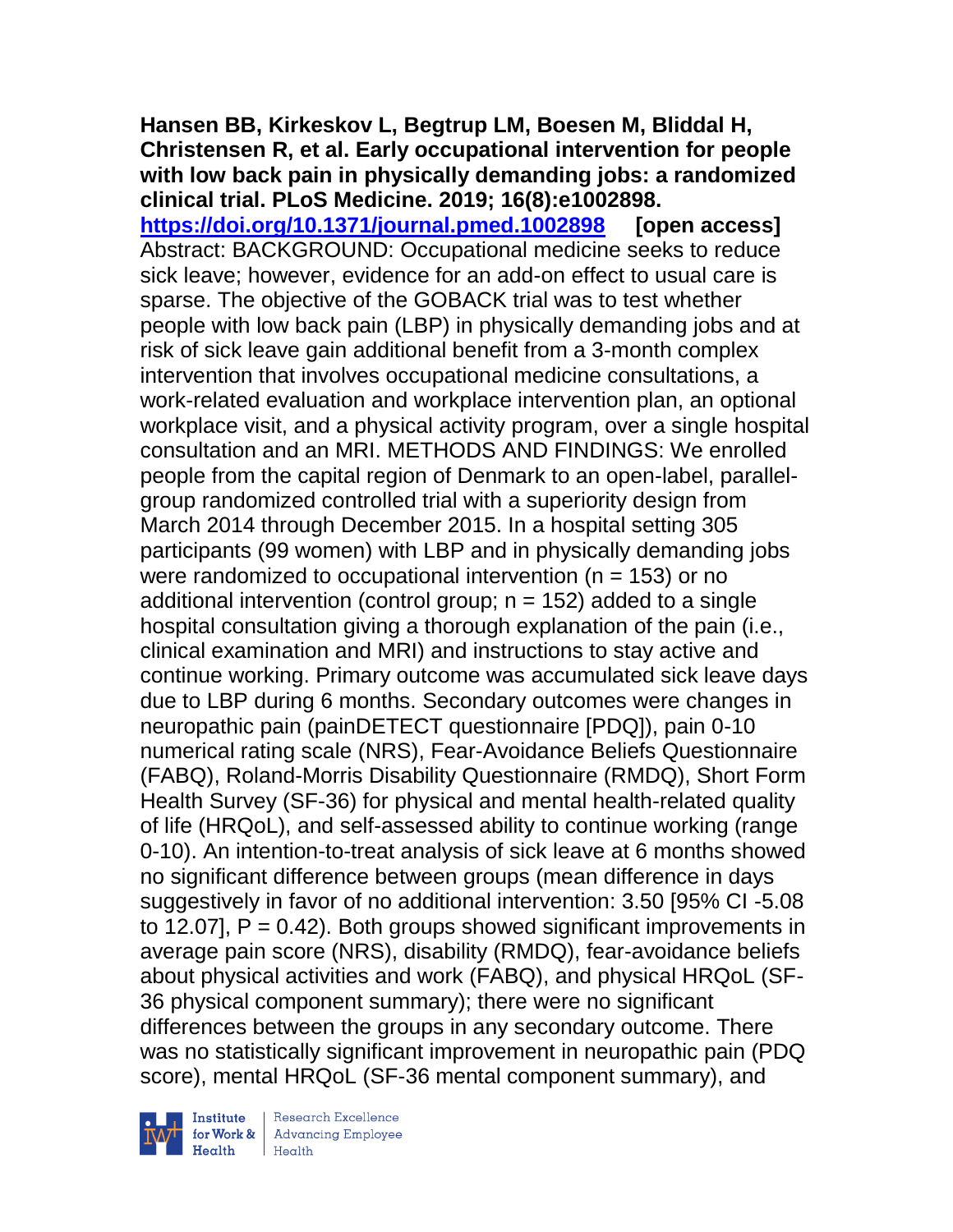self-assessed ability to stay in job. Four participants could not complete the MRI or the intervention due to a claustrophobic attack or accentuated back pain. Workplace visits may be an important element in the occupational intervention, although not always needed. A per-protocol analysis that included the 40 participants in the intervention arm who received a workplace visit as part of the additional occupational intervention did not show an add-on benefit in terms of sick leave (available cases after 6 months, mean difference: -0.43 days [95% CI -12.8 to 11.94], P = 0.945). The main limitations were the small number of sick leave days taken and that the comprehensive use of MRI may limit generalization of the findings to other settings, for example, general practice. CONCLUSIONS: When given a single hospital consultation and MRI, people in physically demanding jobs at risk of sick leave due to LBP did not benefit from a complex additional occupational intervention. Occupational interventions aimed at limiting biopsychological obstacles (e.g., fearavoidance beliefs and behaviors), barriers in the workplace, and system barriers seem essential to reduce sick leave in patients with LBP. This study indicates that these obstacles and barriers may be addressed by thorough usual care. TRIAL REGISTRATION: Clinical Trials.gov: NCT02015572

#### **Herman PM, Broten N, Lavelle TA, Sorbero ME, and Coulter ID. Health care costs and opioid use associated with high-impact chronic spinal pain in the United States. Spine. 2019; 44(16):1154-1161.**

## **<https://doi.org/10.1097/BRS.0000000000003033>**

Abstract: STUDY DESIGN: A descriptive analysis of secondary data. OBJECTIVE: The aim of this study was to estimate health care costs and opioid use for those with high-impact chronic spinal (back and neck) pain. SUMMARY OF BACKGROUND DATA: The US National Pain Strategy introduced a focus on high-impact chronic pain-that is, chronic pain associated with work, social, and self-care restrictions. Chronic neck and low-back pain are common, costly, and associated with long-term opioid use. Although chronic pain is not homogenous, most estimates of its costs are averages that ignore severity (impact). METHODS: We used 2003 to 2015 Medical Expenditures Panel Survey (MEPS) data to identify individuals with chronic spinal pain, their health care expenditures, and use of opioids. We developed



 $\begin{tabular}{|l|} Institute & Research Excellence \\ \hline for Work & Advancing Employee \\ Health & Health \\ \end{tabular}$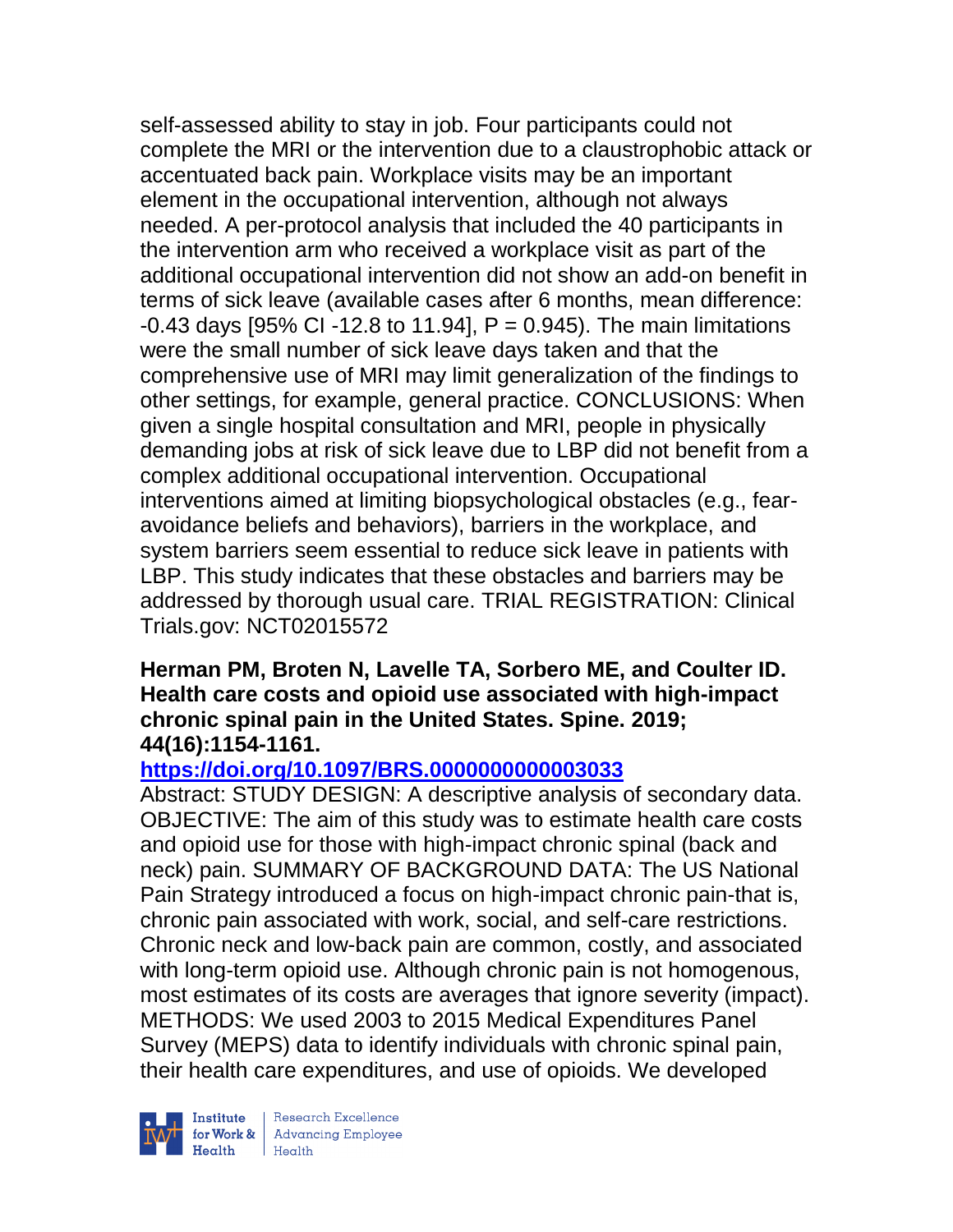prediction models to identify those with high- versus moderate- and low-impact chronic spinal pain based on the variables available in MEPS. RESULTS: We found that overall and spine-related health care costs, and the use and dosage of opioids increased significantly with chronic pain impact levels. Overall and spine-related annual per person health care costs for those with high-impact chronic pain (\$14,661 SE: \$814; and \$5979 SE: \$471, respectively) were more than double that of those with low-impact, but still clinically significant, chronic pain (\$6371 SE: \$557; and \$2300 SE: \$328). Those with high-impact chronic spinal pain also use spine-related opioids at a rate almost four times that of those with low-impact pain (48.4% vs. 12.4%), and on average use over five times the morphine equivalent daily dose (MEDD) in mg (15.3 SE: 1.4 vs. 2.7 SE: 0.6). Opioid use and dosing increased significantly across years, but the increase in inflation-adjusted health care costs was not statistically significant. CONCLUSION: Although most studies of chronic spinal pain do not differentiate participants by the impact of their chronic pain, these estimates highlight the importance of identifying chronic pain levels and focusing on those with high-impact chronic pain. LEVEL OF EVIDENCE: 3

**Komisar V, McIlroy WE, and Duncan CA. Individual, task, and environmental influences on balance recovery: a narrative review of the literature and implications for preventing occupational falls. IISE Transactions on Occupational Ergonomics and Human Factors. 2019; 7(2):91-118. <https://doi.org/10.1080/24725838.2019.1634160>** 

**Kunz R, von Allmen DY, Marelli R, Hoffmann-Richter U, Jeger J, Mager R, et al. The reproducibility of psychiatric evaluations of work disability: two reliability and agreement studies. BMC Psychiatry. 2019; 19(1):205.**

**<https://doi.org/10.1186/s12888-019-2171-y> [open access]** Abstract: BACKGROUND: Expert psychiatrists conducting work disability evaluations often disagree on work capacity (WC) when assessing the same patient. More structured and standardised evaluations focusing on function could improve agreement. The RELY studies aimed to establish the inter-rater reproducibility (reliability and agreement) of 'functional evaluations' in patients with



| Research Excellence for Work & Advancing Employee<br>
Health Health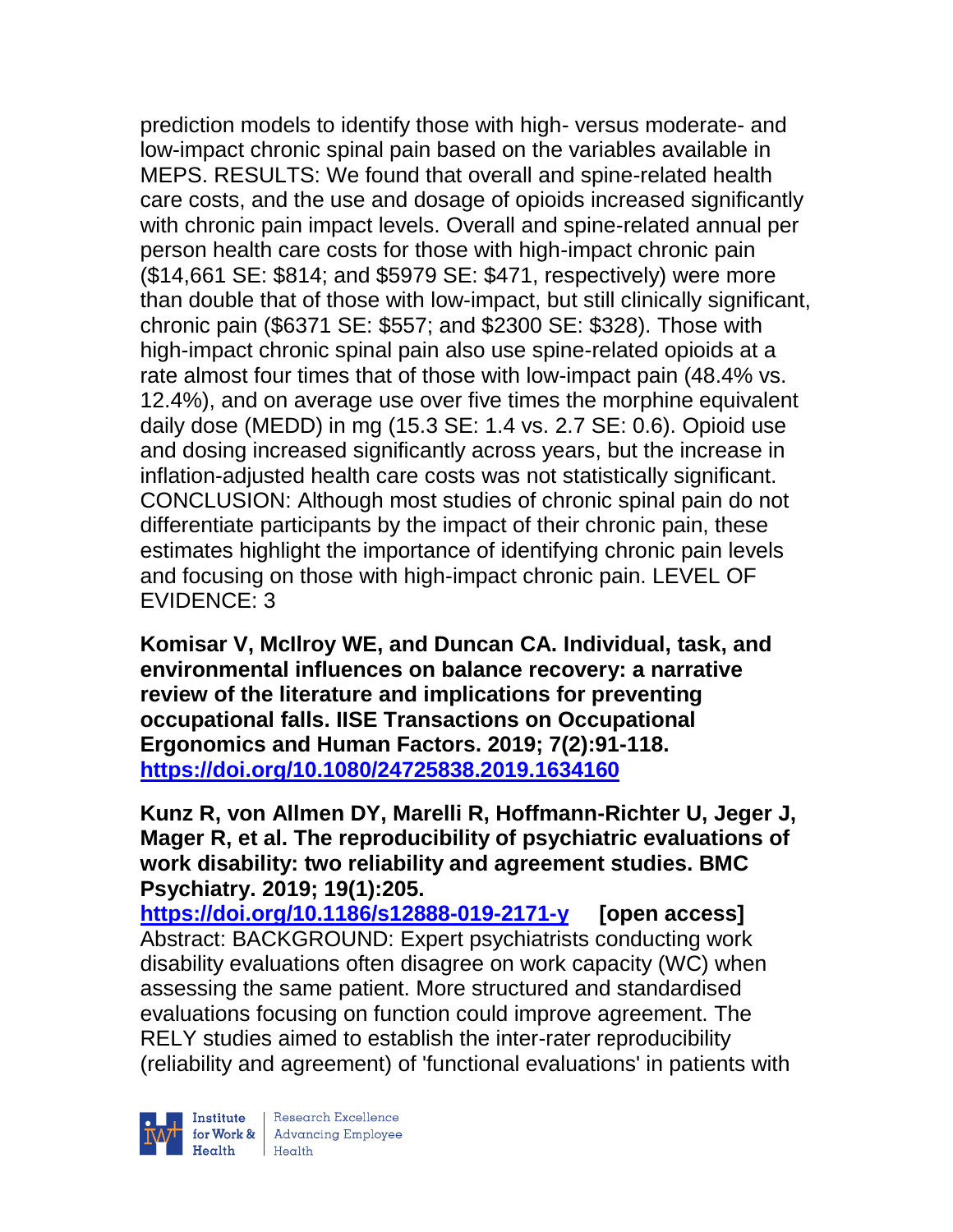mental disorders applying for disability benefits and to compare the effect of limited versus intensive expert training on reproducibility. METHODS: We performed two multi-centre reproducibility studies on standardised functional WC evaluation (RELY 1 and 2). Trained psychiatrists interviewed 30 and 40 patients respectively and determined WC using the Instrument for Functional Assessment in Psychiatry (IFAP). Three psychiatrists per patient estimated WC from videotaped evaluations. We analysed reliability (intraclass correlation coefficients [ICC]) and agreement ('standard error of measurement' [SEM] and proportions of comparisons within prespecified limits) between expert evaluations of WC. Our primary outcome was WC in alternative work (WCalternative.work), 100-0%. Secondary outcomes were WC in last job (WClast.job), 100-0%; patients' perceived fairness of the evaluation, 10-0, higher is better; usefulness to psychiatrists. RESULTS: Inter-rater reliability for WCalternative.work was fair in RELY 1 (ICC 0.43; 95%CI 0.22-0.60) and RELY 2 (ICC 0.44; 0.25-0.59). Agreement was low in both studies, the 'standard error of measurement' for WCalternative.work was 24.6 percentage points (20.9-28.4) and 19.4 (16.9-22.0) respectively. Using a 'maximum acceptable difference' of 25 percentage points WCalternative.work between two experts, 61.6% of comparisons in RELY 1, and 73.6% of comparisons in RELY 2 fell within these limits. Post-hoc secondary analysis for RELY 2 versus RELY 1 showed a significant change in SEMalternative.work (- 5.2 percentage points WCalternative.work [95%CI - 9.7 to - 0.6]), and in the proportions on the differences  $\langle = 25$  percentage points WCalternative.work between two experts ( $p = 0.008$ ). Patients perceived the functional evaluation as fair (RELY 1: mean 8.0; RELY 2: 9.4), psychiatrists as useful. CONCLUSIONS: Evidence from non-randomised studies suggests that intensive training in functional evaluation may increase agreement on WC between experts, but fell short to reach stakeholders' expectations. It did not alter reliability. Isolated efforts in training psychiatrists may not suffice to reach the expected level of agreement. A societal discussion about achievable goals and readiness to consider procedural changes in WC evaluations may deserve considerations

## **Leung N, Tao XG, and Bernacki EJ. The relationship of the amount of physical therapy to time lost from work and costs in**



 $\begin{tabular}{|l|} Institute & Research Excellence \\ \hline for Work & Advancing Employee \\ Health & Health \\ \end{tabular}$ | Research Excellence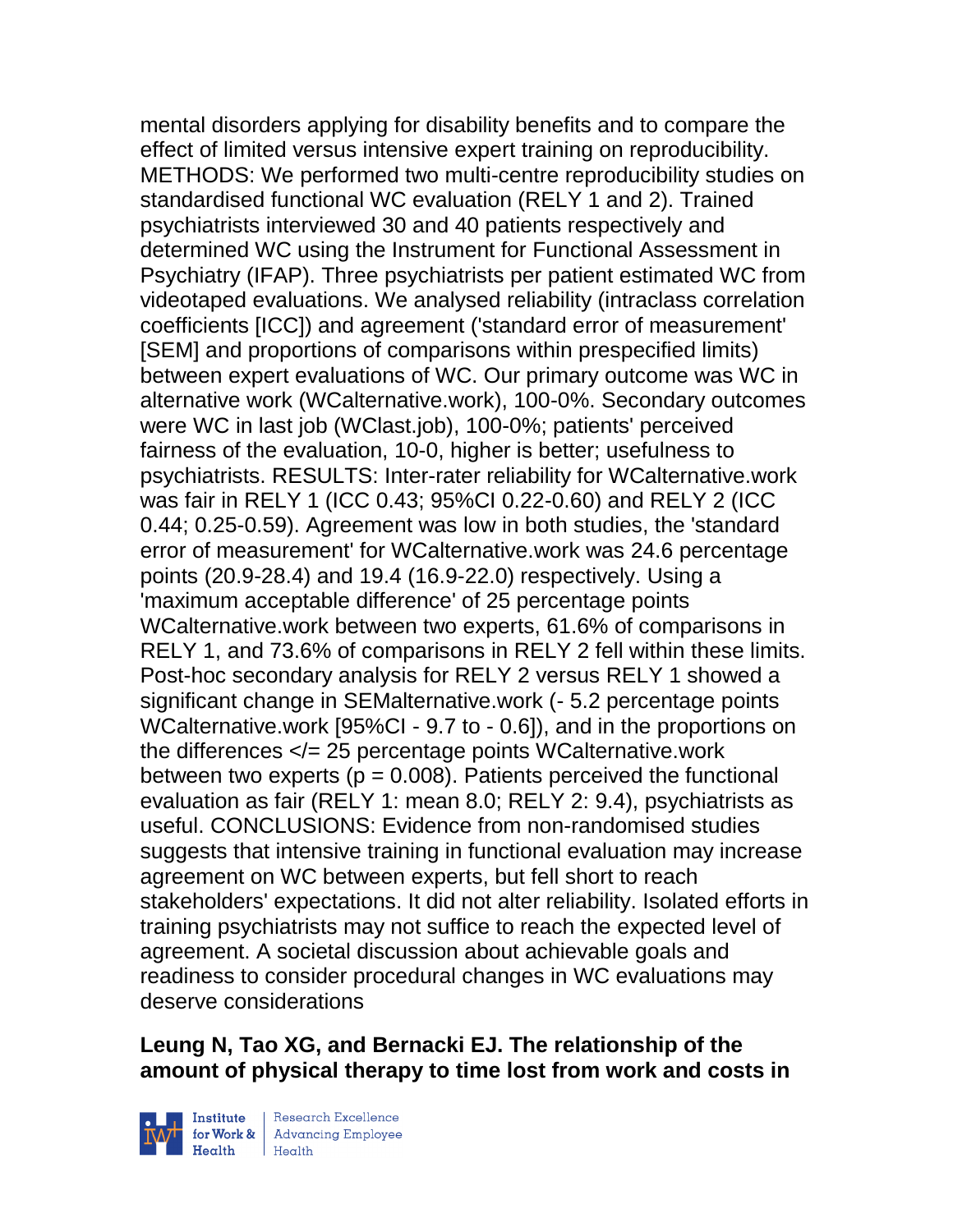# **the workers' compensation system. Journal of Occupational & Environmental Medicine. 2019; 61(8):635-640.**

**<https://doi.org/10.1097/JOM.0000000000001630>** 

Abstract: : Physical therapy (PT) is perceived as a cost driver in the US workers' compensation system. We conducted a 5-year (2013 to 2017) retrospective analysis utilizing 192,197 claims from a large Texas based workers' compensation insurance company to describe the relationship between the amount of physical therapy delivered and workers' compensation costs and lost-time. Closed, indemnity claims with 15 or more PT visits were six times more likely (95% confidence interval [CI]: 5.50, 86.58) to result in high medical costs (>\$7000, excluding PT costs) and were four times more likely (95% CI: 3.77, 4.42) to result in more than or equal to 6 months of lost-time, when controlling for confounders. When the number of PT visits more than or equal to 15 visits for a lost time claim, this level of PT exceeds all other predictors (opioid use, comorbidities, legal involvement, surgery, etc) of medical cost and extended time out from work

## **Mai QD, Jacobs AW, and Schieman S. Precarious sleep? Nonstandard work, gender, and sleep disturbance in 31 European countries. Social Science & Medicine. 2019; 237:112424.**

# **<https://doi.org/10.1016/j.socscimed.2019.112424>**

Abstract: Despite the advent of precarious work, little is known about how this form of employment can generate disparities in sleep outcomes. We extend existing work by providing a theoretical framework linking different measures of work precarity to sleep problems. We argue that the association between objective precarious working conditions and sleep disturbance is channeled through and mediated by subjective work precarity. We further argue that gender moderates the relationship between objective and subjective work precarity. We test this theoretical framework using the 2010 European Working Conditions Survey. Our results indicate that objective precarious working conditions undermine sleep by promoting the subjective experience of insecurity. Furthermore, the indirect effect of objective precarious work on sleep disturbance through subjective employment insecurity varies by gender: compared to women in similar working conditions, men report higher levels of subjective precarity. This research makes important



 $\begin{tabular}{|l|} Institute & Research Excellence \\ \hline for Work & Advancing Employee \\ Health & Health \\ \end{tabular}$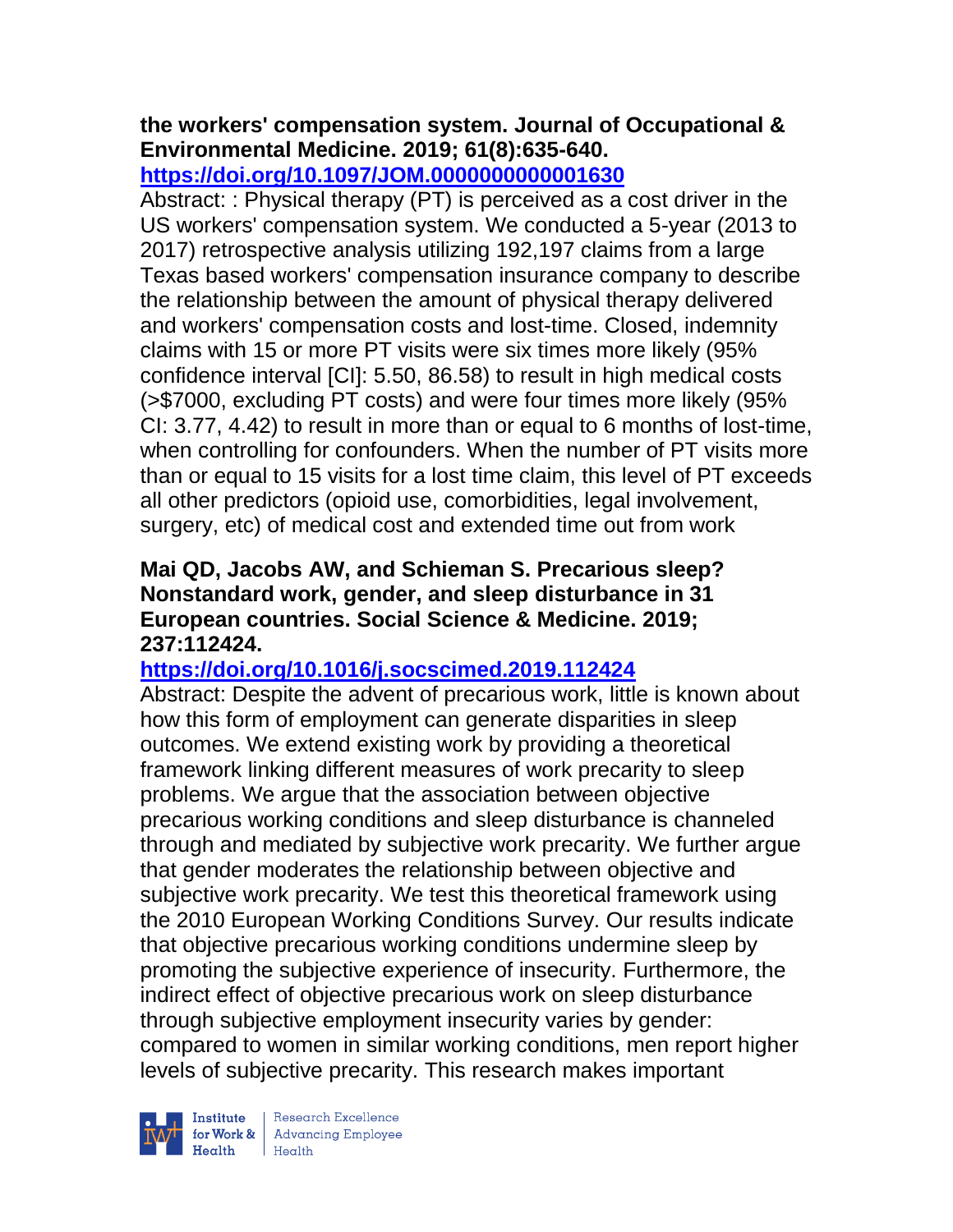contributions to the literatures on the health consequences of nonstandard work and social determinants of well-being

**Munguia Vega NE, Flores Borboa VS, Zepeda Quintana DS, and Velazquez Contreras LE. Assessing the effectiveness of integrating ergonomics and sustainability: a case study of a Mexican maquiladora. International Journal of Occupational Safety & Ergonomics. 2019; 25(4):587-596.** 

**<https://doi.org/10.1080/10803548.2017.1419589>** 

Abstract: In 2015, the United Nations defined sustainable industrialization as one of 17 sustainable development goals. In this article, an analysis is performed to assess the opportunities for ergonomics to contribute toward sustainability in the manufacturing industry. To that effect, a case study was carried out in a maquiladora of electronic components in the northwestern region of Mexico. The investigation was developed in four stages: (a) diagnosis; (b) planning; (c) implementations; (d) verification of results. Barriers found during each stage are presented. Finally, a discussion of the obtained results is provided, and areas of opportunity for programs or actions to prevent health risks are identified

#### **Resendiz M, Lustik MB, Conkright WR, and West GF. Standing desks for sedentary occupations: assessing changes in satisfaction and health outcomes after six months of use. Work. 2019; 63(3):347-353.**

# **<https://doi.org/10.3233/WOR-192940>**

Abstract: BACKGROUND: Standing desks are a low cost option for the reduction of sedentary behavior. OBJECTIVE: This study evaluated changes in utility and health outcomes during a standing desk intervention. METHODS: Thirty-five participants (BMI >25) who reported sitting an average of>/=six hours per workday were recruited. Participants were randomized into a control or intervention group. Eleven were enrolled in the control group and 24 in the intervention group. Participants in the intervention group were outfitted with an adjustable standing desktop accessory while participants in the control group maintained a standard work desk. Self-reported and objective measures of sedentary time during an eight hour workday were captured for a baseline and intervention period. Changes in health outcomes and workplace satisfaction were

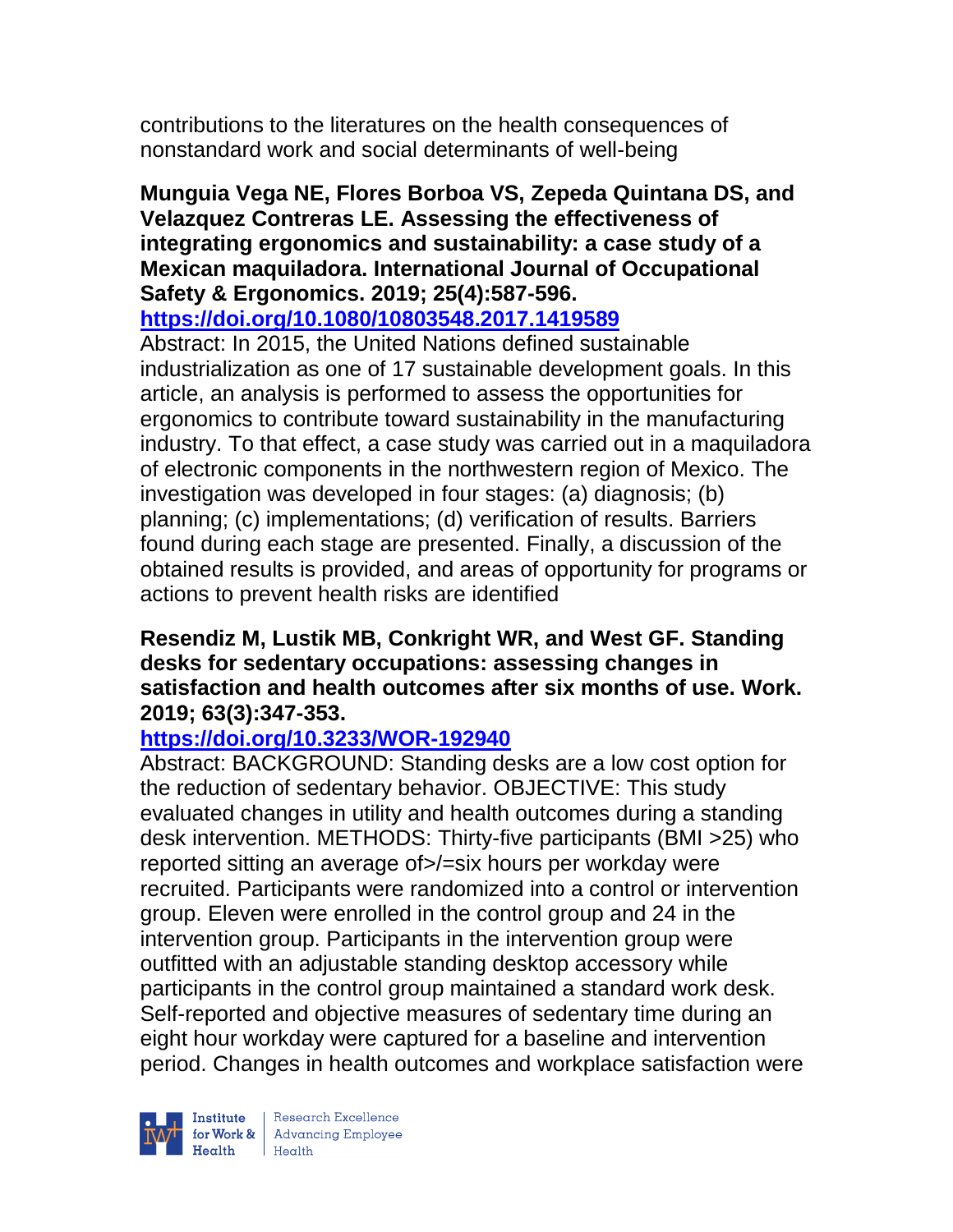assessed after six months. RESULTS: Self-recorded sedentary behavior decreased by 25% after six months though no changes in health outcomes were observed. Subjective assessments of standing time were over-estimated by 10% (compared to accelerometer recordings) in the intervention group. The intervention group reported higher levels of satisfaction with comfort, customizability, and overall personal workplace. CONCLUSIONS: Despite a decrease in sedentary behavior, no changes in health outcomes occurred after a six month intervention. Future studies should incorporate objective measures of diet and physical activity to assess compensatory behaviors that may offset sedentary reduction. More sensitive health outcome measures should also be considered

#### **Song JY, Kim MG, and Ahn YS. Injury-related hospital admission of female firefighters in South Korea. International Journal of Occupational Safety & Ergonomics. 2019; 25(4):575-582. <https://doi.org/10.1080/10803548.2017.1411666>**

Abstract: Purpose. The main objective of this study was to ascertain whether injury-related hospital admission in all South Korea female firefighters is greater than that in the general population. Methods. To perform this comparison, the standardized admission ratios (SARs) and their 95% confidence intervals (CIs) were calculated by personyears and mortality computation software. Results. Compared to the general population, the SARs for overall injury  $(SAR = 1.57, 95\% \text{ Cl}$  $[1.24, 1.96]$  and for injury to the lower back (SAR = 2.78, 95% CI [1.81, 4.07]) in the female firefighters were significantly higher. The SARs for injury to the knee (SAR = 2.48, 95% CI [1.18, 4.55]) in emergency medical services (EMS) workers were significantly higher than those in the general population. Conclusions. Our study shows that the SARs of overall injury and injury to the lower back in female firefighters and knee injury in the EMS were significantly higher than those in the general population. Further studies are needed to protect the lower back of firefighters and the knees of EMS

#### **Stevenson M and Duxbury L. Overloaded and stressed: a case study of women working in the health care sector. Journal of Occupational Health Psychology. 2019; 24(3):333-345. <https://doi.org/10.1037/ocp0000111>**

Abstract: Although role overload has been shown to be prevalent and

Institute

Research Excellence for Work & Advancing Employee<br>Health Health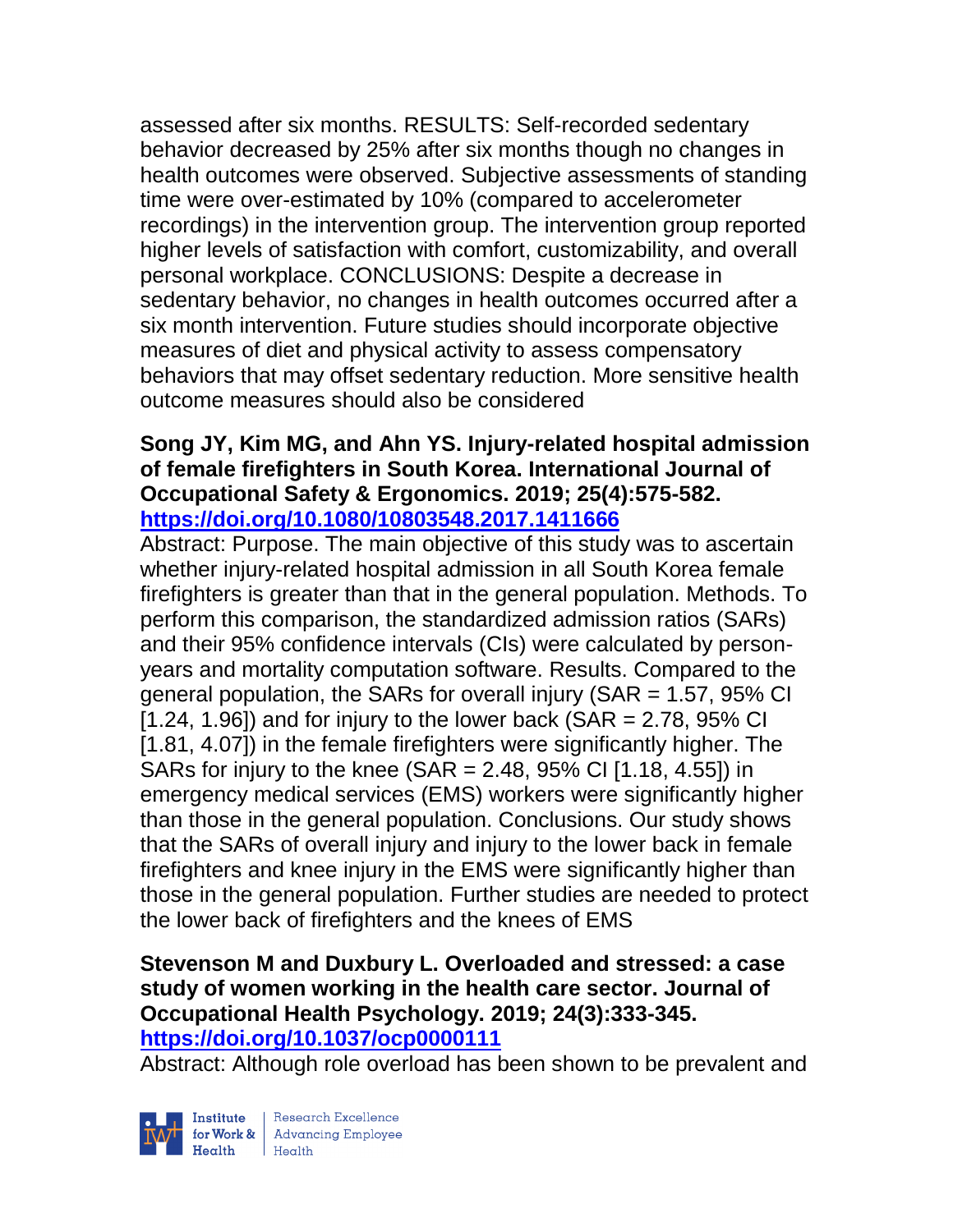consequential, there has been little attempt to develop the associated theory. The fact that the consequences of role overload can be positive or negative implies that the relationship between role overload and perceived stress depends partly on the environment within which role overload is experienced (i.e., the perceived situation) and how the situation is evaluated (i.e., appraised). Guided by cognitive appraisal theory, this study applies qualitative methodology to identify the situation properties that contribute to variable stress reactions to role overload. In this in-depth examination, overloaded female hospital workers were asked to describe what makes role overload situations potentially stressful, to gain an insight into how role overload is appraised. A taxonomy listing 12 role overload situation properties was developed from the findings, providing the first known classification of the situation properties of role overload that can create the potential for stress. The results also reveal clues as to why some people suffer more stress during role overload than others, increase our understanding of the relationship between role overload and perceived stress, and provide a useful tool for examining the environment of role overload. (PsycINFO Database Record (c) 2019 APA, all rights reserved)

**Tamminga SJ, Braspenning AM, Haste A, Sharp L, Frings-Dresen MHW, and de Boer AGEM. Barriers to and facilitators of implementing programs for return to work (RTW) of cancer survivors in four European countries: a qualitative study. Journal of Occupational Rehabilitation. 2019; 29(3):550-559. <https://doi.org/10.1007/s10926-018-9818-2> [open access]** Abstract: Purpose Implementation of return to work (RTW) programs for cancer survivors has proved to be challenging. The purpose of our study was to gather experiences about barriers to and facilitators of implementing RTW programs for cancer survivors in four European countries. Methods Separate multidisciplinary focus groups were held in Belgium ( $n = 8$ ), the Netherlands ( $n = 8$ ), Ireland ( $n = 6$ ), and UK ( $n = 6$ ) = 4) in 2017 and included among others a physician, and a representative of an employer, a cancer society, and the government. Primary focus of thematic analysis was what could be done to improve the implementation of RTW programs for cancer survivors. Analysis used the 'Arena in work disability prevention model' as the conceptual framework. Results Many barriers to and facilitators of